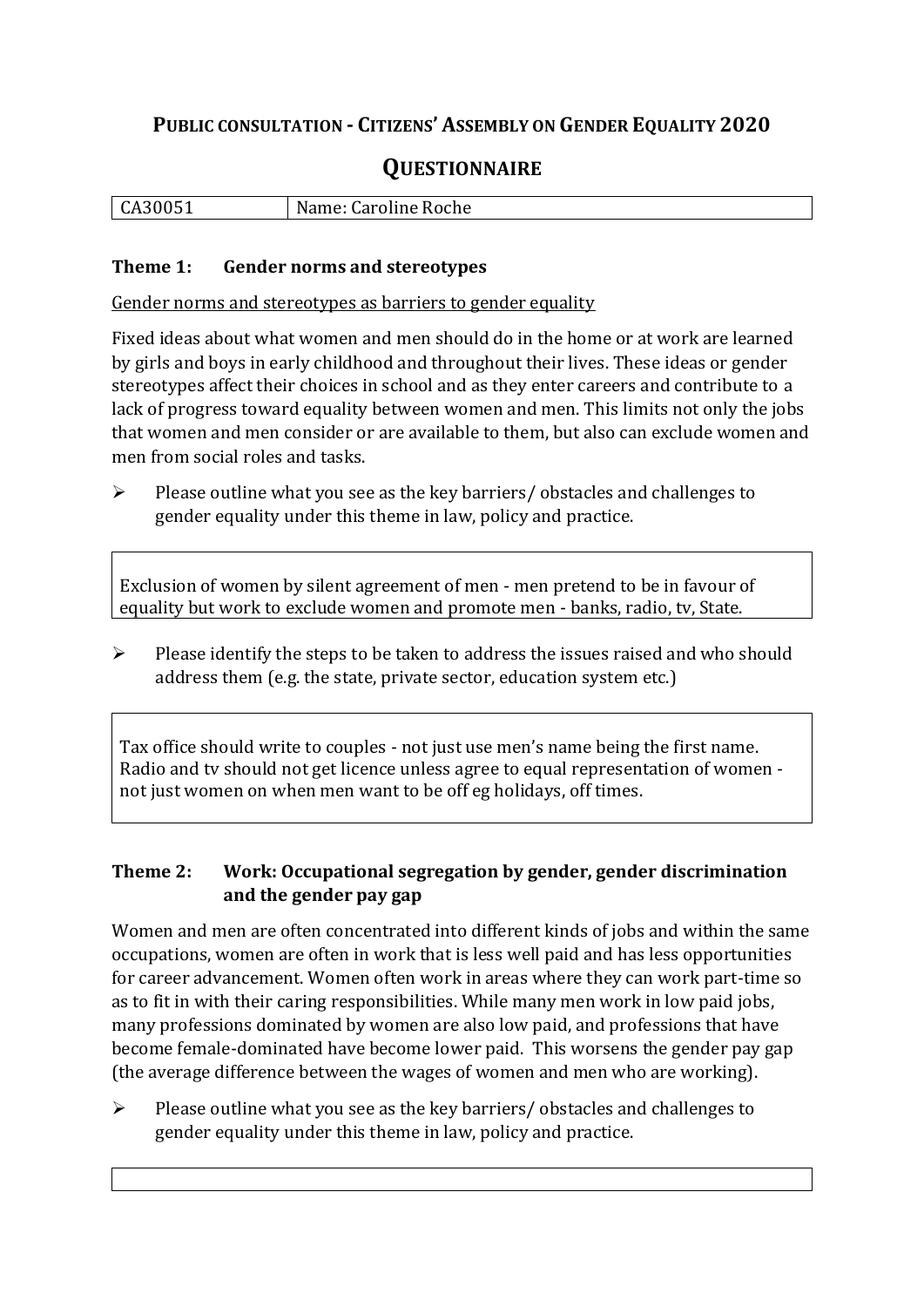Poor education of women in stem - awful maths and physics teaching in girls schools.

➢ Please identify the steps to be taken to address the issues raised and who should address them (e.g. the state, private sector, education system etc.)

Examine teaching standards. Properly fund Citizens Information Services to provide advocacy for claims under employment and equality legislation. Plenty of legislation that is meant to protect part time workers but no good unless claimants are represented. No costs awarded in these case so unless claimant can afford to pay for a solicitor then has to represent themselves which is not feasible.

#### **Theme 3. Care, paid and unpaid, as a social and family responsibility**

Care -- the social responsibility of care and women and men's co responsibility for care, especially within the family

Women remain disproportionately responsible for unpaid care and often work in poorly paid care work. For working parents or [lone parents,](https://aran.library.nuigalway.ie/bitstream/handle/10379/6044/Millar_and_Crosse_Activation_Report.pdf?sequence=1&isAllowed=y) balancing paid work with parenting and or caring for older and dependent adults presents significant challenges. Women are [most disadvantaged by these challenges,](https://eige.europa.eu/gender-equality-index/game/IE/W) yet men also suffer from lack of opportunities to share parenting and caring roles. Despite recent legislation and policy initiatives to support early years parental care, [inequalities in the distribution of unpaid](https://www.ihrec.ie/app/uploads/2019/07/Caring-and-Unpaid-Work-in-Ireland_Final.pdf)  [care](https://www.ihrec.ie/app/uploads/2019/07/Caring-and-Unpaid-Work-in-Ireland_Final.pdf) continue between women and men. The cost of childcare has been identified as a particular barrier to work for women alongside responsibilities of caring for older relatives and dependent adults.

➢ Please outline what you see as the key barriers/ obstacles and challenges to gender equality under this them in law, policy and practice.

Women left to pick up the slack in many cases.

 $\triangleright$  Please identify the steps to be taken to address the issues raised and who should address theme (e.g. the state, private sector, education system etc.)

### Provide support

#### **Theme 4: Women's access to, and representation in, public life and decision making**

Ensure women's participation and representation in decision-making and leadership in the workplace, political and public life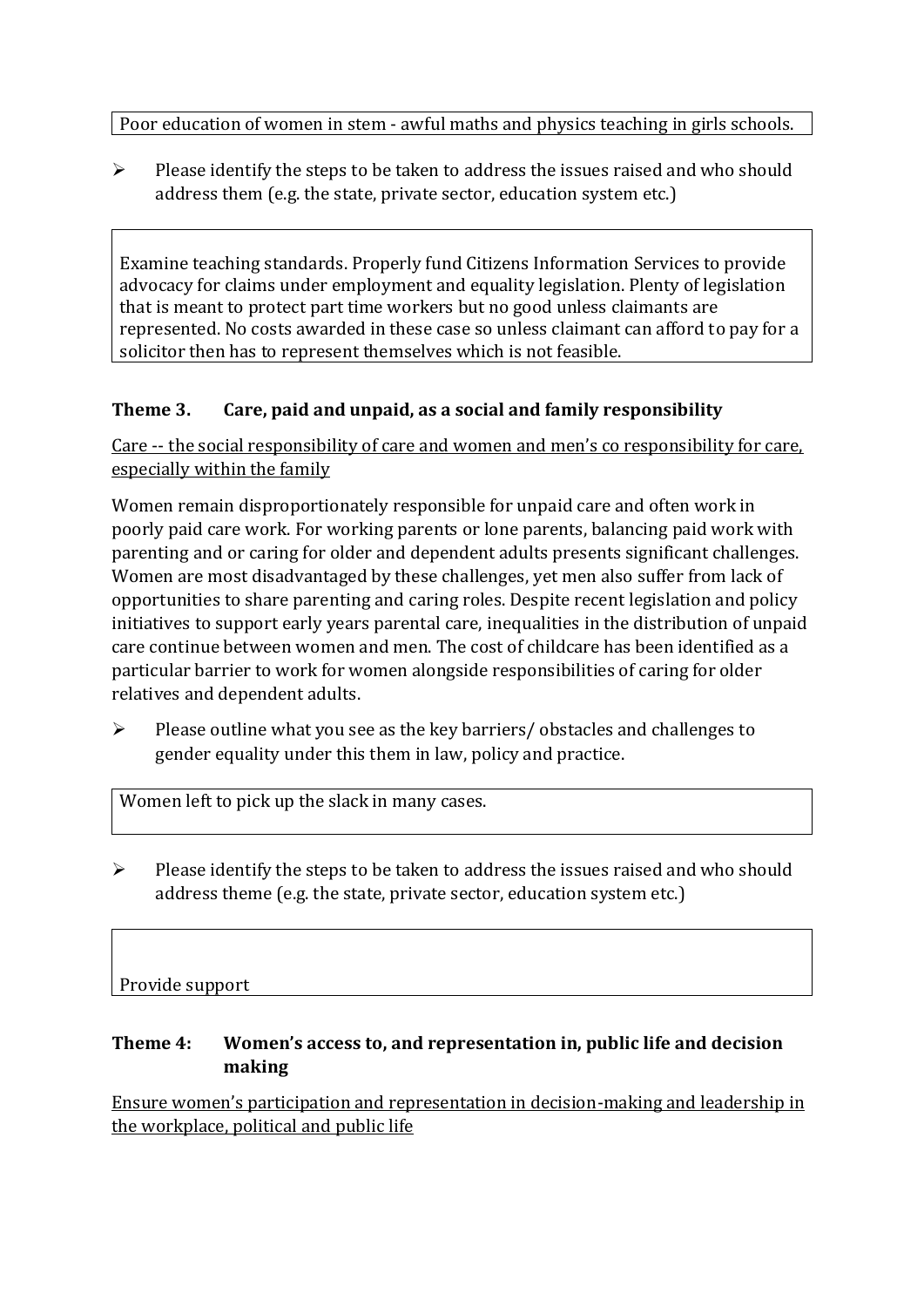Women are systematically underrepresented in leadership in [economic](https://eige.europa.eu/gender-equality-index/2019/compare-countries/power/2/bar) and [political](https://eige.europa.eu/gender-equality-index/2019/compare-countries/power/1/bar)  [decision-](https://eige.europa.eu/gender-equality-index/2019/compare-countries/power/1/bar)making. Despite the introduction of a candidate gender quota (through the system of party funding) for national political office, and [initiatives](https://betterbalance.ie/) to support women's access to corporate decision-making roles, men continue to dominate leadership positions. There are also issues to be considered around how media represents women and men.

➢ Please outline what you see as the key barriers/ obstacles and challenges to gender equality under this theme in law, policy and practice.

Men promote themselves and other men and only those women who play along with them or are forwarded by other men eg daughters of TDs. Parties pretend to put women forward but put the party support behind the male candidate.

➢ Please identify the steps to be taken to address the issues raised and who should address them (e.g. the state, private sector, education system etc.)

Women are afraid - rape convictions so low as to make rape legal. Women attacked on line. Women not on radio. Require 50/50 women on radio, Gardai prosecute rape fully, Gardai prosecute those who harass women.

#### **5. Where does gender inequality impact most?**

To conclude we would be interested in your response to the following question: In which area do you think gender inequality matters most?

Please rank the following in order of importance, 1 being the most important:

|                          | Paid work                | 4  |  |
|--------------------------|--------------------------|----|--|
| $\bullet$                | Home & family life       | 5  |  |
| $\bullet$                | Education                | 3  |  |
| $\bullet$                | Politics and public life | 2  |  |
| $\bullet$                | Media                    | 11 |  |
| $\bullet$                | Caring for others        | 6  |  |
|                          |                          |    |  |
| $\bullet$                | Other - please elaborate | 7  |  |
| Fear - women are in fear |                          |    |  |